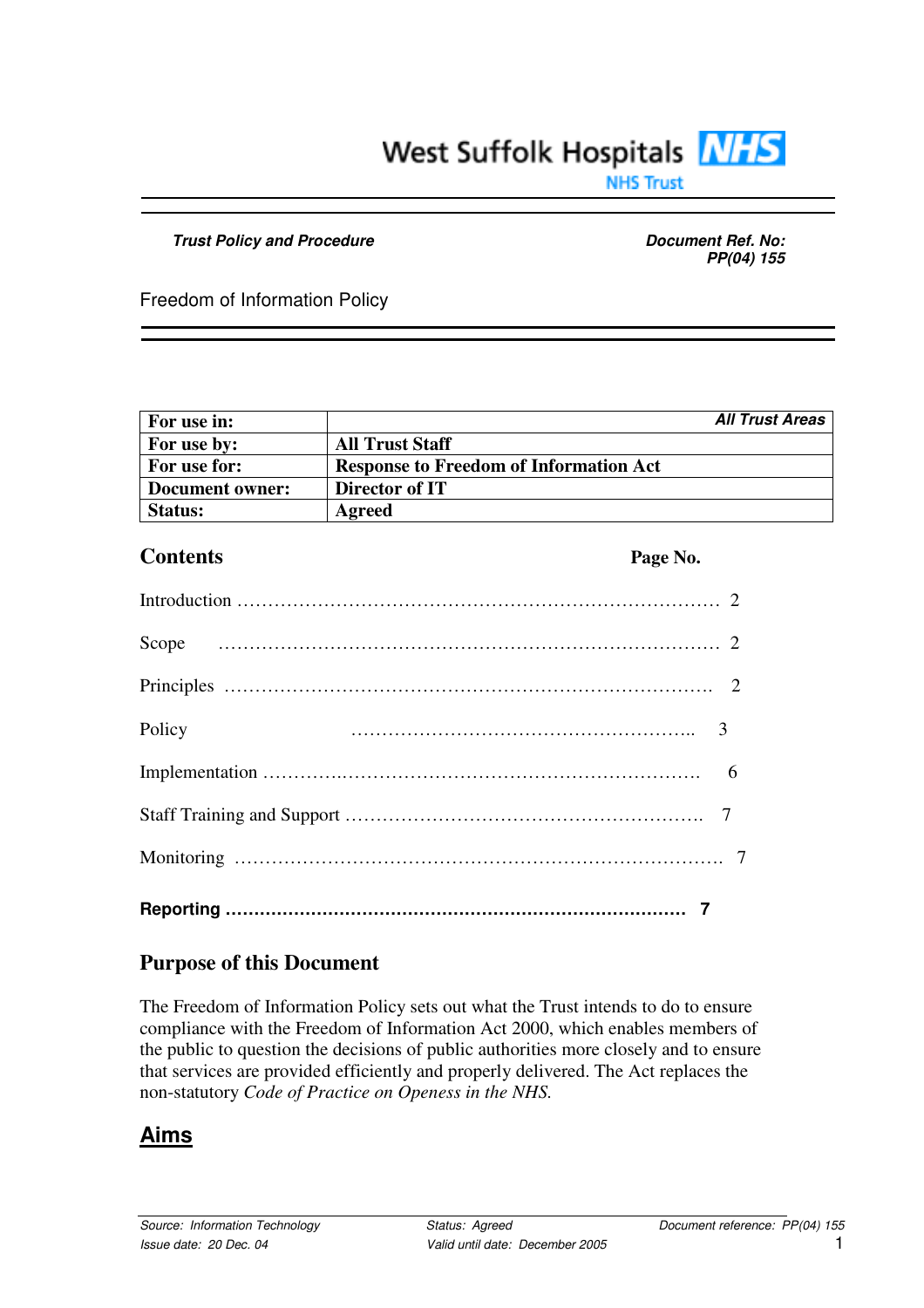To set out Trust Policy for responding to requests for information under the Freedom of Information Act, to provide the response efficiently and effectively and to support staff in carrying out compliance.

## **WEST SUFFOLK HOSPITALS NHS TRUST**

# **FREEDOM OF INFORMATION POLICY**

## **1. INTRODUCTION**

#### **1.1 Parts of the Act**

The Freedom of Information Act 2000 consists of three parts:

**Part I** – General Rights of Access whereby from 1<sup>st</sup> January 2005 the public will have rights of access to all recorded information, subject to certain conditions and exemptions.

**Part II** – **Publication Scheme** whereby the Trust undertakes to routinely provide information either through its web-site or by publication. This includes Trust Board minutes, the Annual Report, policies. Since November 2003 every NHS organisation has had a duty to adopt and maintain a Publication Scheme. The one for West Suffolk is published on the web site.

**Part III – Exemptions** whereby the Trust may refuse to provide information on a relatively small number of exemptions, primarily to do with the duties and responsibilities of the Data Protection Act. Further exemptions are for the Secretary of State alone.

The Information Commissioner will enforce the rights created by the Act, supported by a Information Tribunal.

#### **1.2 Scope**

The Freedom of Information Act Policy will:

- Apply to all Trust employees and to non-Executive Directors
- Provide a framework within which the Trust will ensure compliance with the requirements of the Act
- Underpin the operational procedures and activities required to implement the Act

## **1.3 Principles**

The Trust:

- Supports the principle that openness should be the norm in public life and wants to create a climate of openness and dialogue with all stakeholders
- Believes that individuals also have a right to privacy and confidentiality. This Policy does not overturn the common law duties of confidence or statutory provisions within the Data Protection Act 1998 as covered in other Trust policies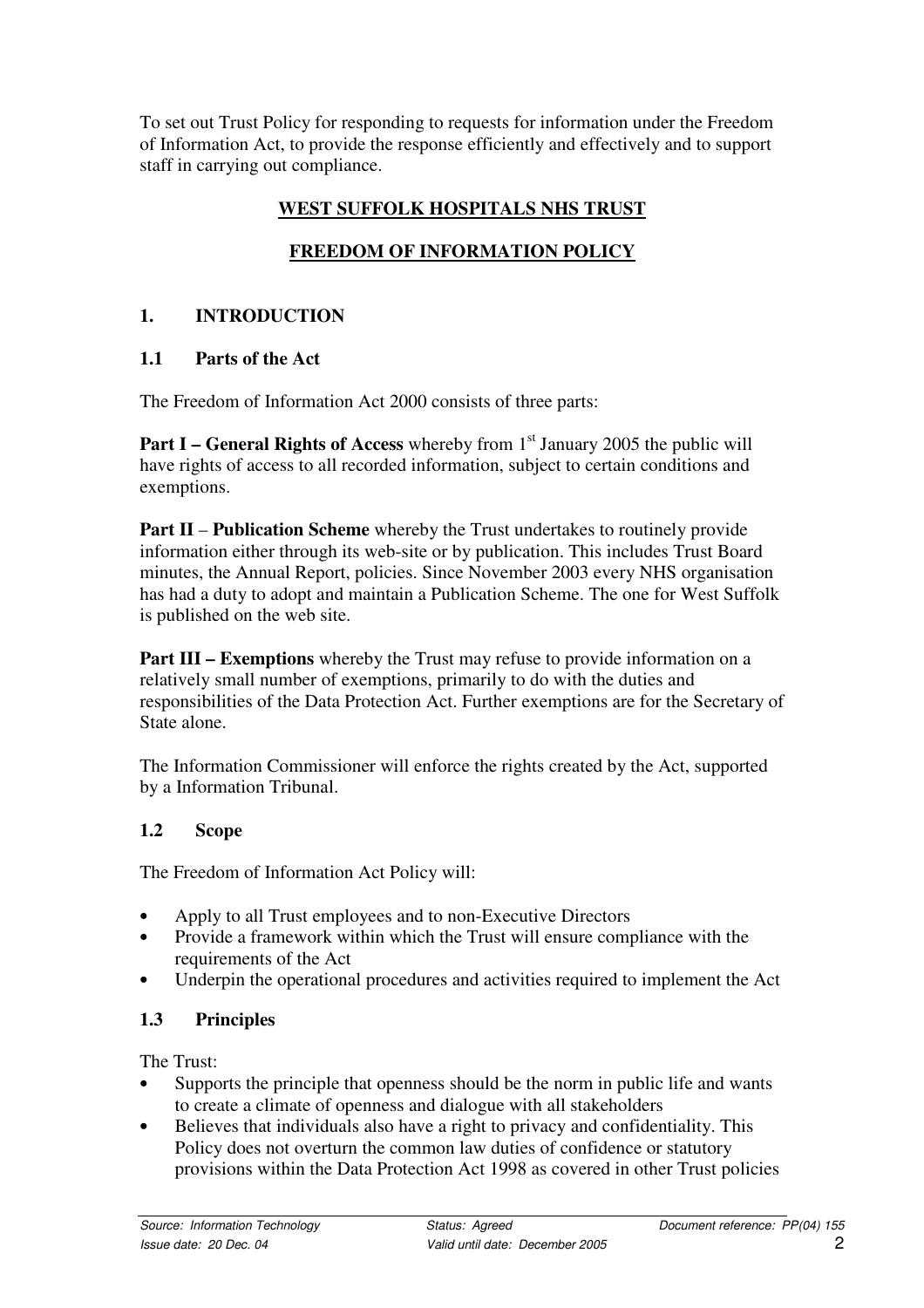- Will apply exemptions where it considers that these support effective discharge of its functions and will balance them against the public right of disclosure
- Believes that staff should have access to expert knowledge to assist and support them in understanding the implications of the Act. The Policy sets out a framework to provide this knowledge
- Believes that common standards are required to ensure that the organisation is compliant with the Act. The Policy outlines the areas in which common standards will be established through other Trust policies and procedures.

## **2. FREEDOM OF INFORMATION ACT 2000 POLICY**

## **2.1 Policy Statement**

The Trust will use all appropriate and necessary means to ensure that it complies with the Freedom of Information Act 2000 and associated Codes of Practice issued by the Lord Chancellor's Department.

## **2.2 Publication Scheme**

The Trust will maintain and update a Publication Scheme in conformance with NHS requirements. The Scheme will detail information that the Trust publishes at this point in time and intends to publish in the future. It will describe the format in which the information is available and whether or not a charge will be made for the information.

The Publication Scheme will be available in hard copy on request or through the Trust web site. It will be subject to regular review and in terms of content and will be formally reviewed by the Information Commissioner in 2007.

Applications for information listed in the Publication Scheme must be received in writing.

## **2.3 General Rights of Access**

The Trust will support the general right of access to recorded information from  $1<sup>st</sup>$ January 2005, subject to certain conditions and exemptions. This right of access is fully retrospective.

A request for information must be in writing, stating the name of the applicant and an address for correspondence, and describe the information requested. It may be received in paper or electronic form.

The Trust will 'confirm or deny' whether it has the information required. Any person making a written request for information will be entitled to:

- Written confirmation as to whether the Trust holds the information as described in the request
- Have the information communicated to them.

#### **2.4 Exemptions**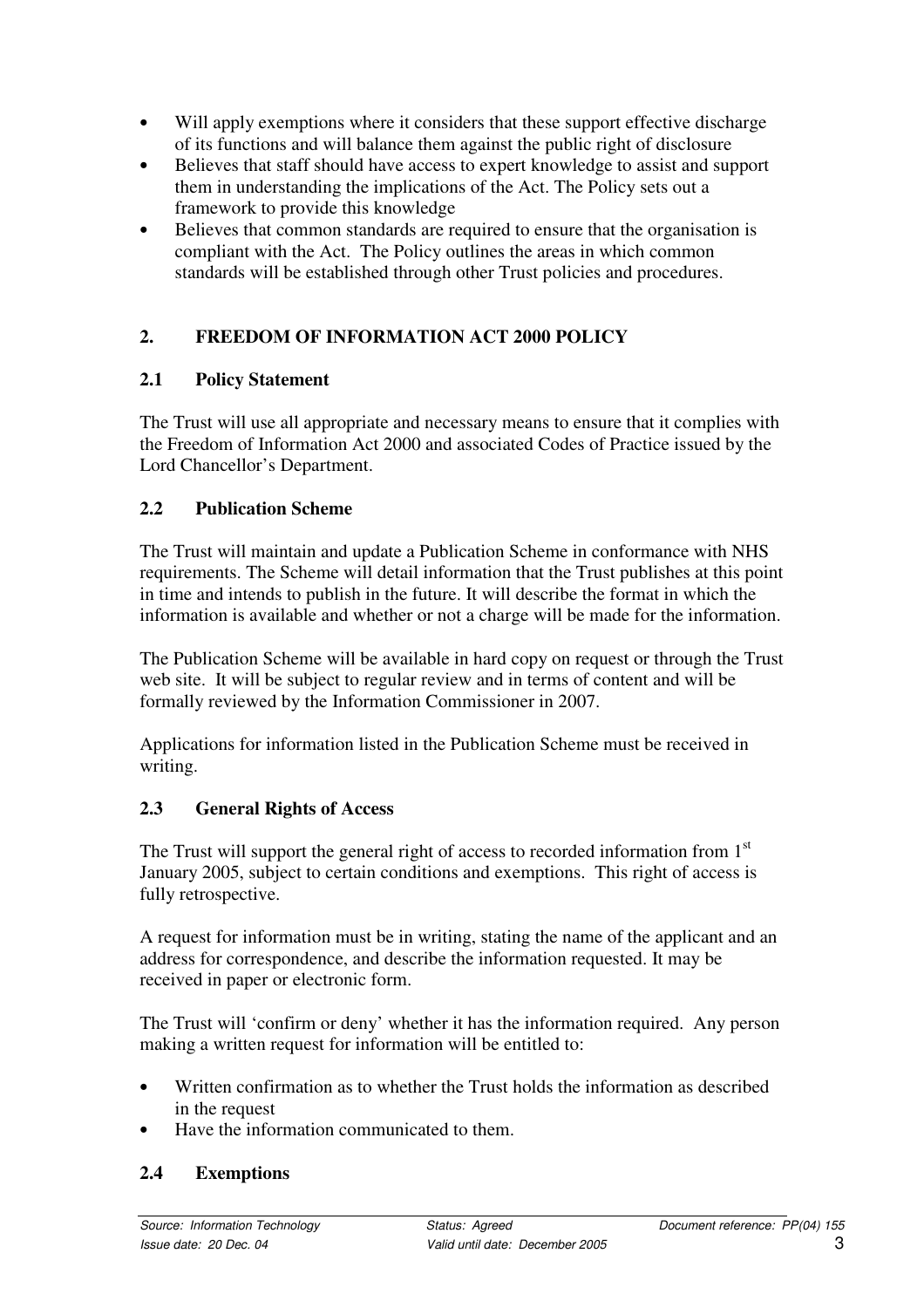The duty to confirm or deny is subject to certain conditions and exemptions. A full list of exemptions is contained within the Act. In summary the duty does not arise where the Trust

- a. Reasonably requires further information in order to find the information and informs the applicant accordingly
- b. Has issued a fees notice has been issued to the applicant and the fee has not been paid within 3 months
- c. Estimates that the cost of compliance with the request would exceed the appropriate limit that will be established in national Fees regulations. The Trust will work with applicants but reserves the right to either a) refuse or b) charge for the communication of information that exceeds this limit
- d. Considers that a request for information is vexatious, for instance an identical or similar request to one already satisfied.
- e. Is entitled to an absolute or qualified exemption under the Act. The Trust will seek to use the qualified exemptions sparingly and will justify the use of such exemptions.

## **2.5 Charges and Fees**

The Trust will generally not charge for information that it has chosen to publish in its Publication Scheme. Charges may be levied for hard copies, multiple copies or copies onto media such as CD-ROM.

For general rights of access under the Act the Trust will follow the national Fees Regulations when they are available.

In all cases where the Trust chooses to levy a fee the applicant will receive a fees notice. Applicants will be required to pay all fees within 3 months of the day on which the fees notice was given to the applicant.

#### **2.6 Time Limits for Compliance with Requests**

The Trust will establish systems and procedures to:

- Ensure compliance with the duty to confirm or deny and to provide the information requested within 20 working days of receipt of the request
- Ensure despatch of the requested information within 20 working days of the receipt of a fee where this has been requested
- Inform the applicant where it arises of the Trust's decision to apply an exemption to information request or to refuse a request on grounds of vexation or excessive costs within 20 working days.

## **2.7 Means by Which Information will be Conveyed**

Information will be provided to applicants by any one or more of the following means: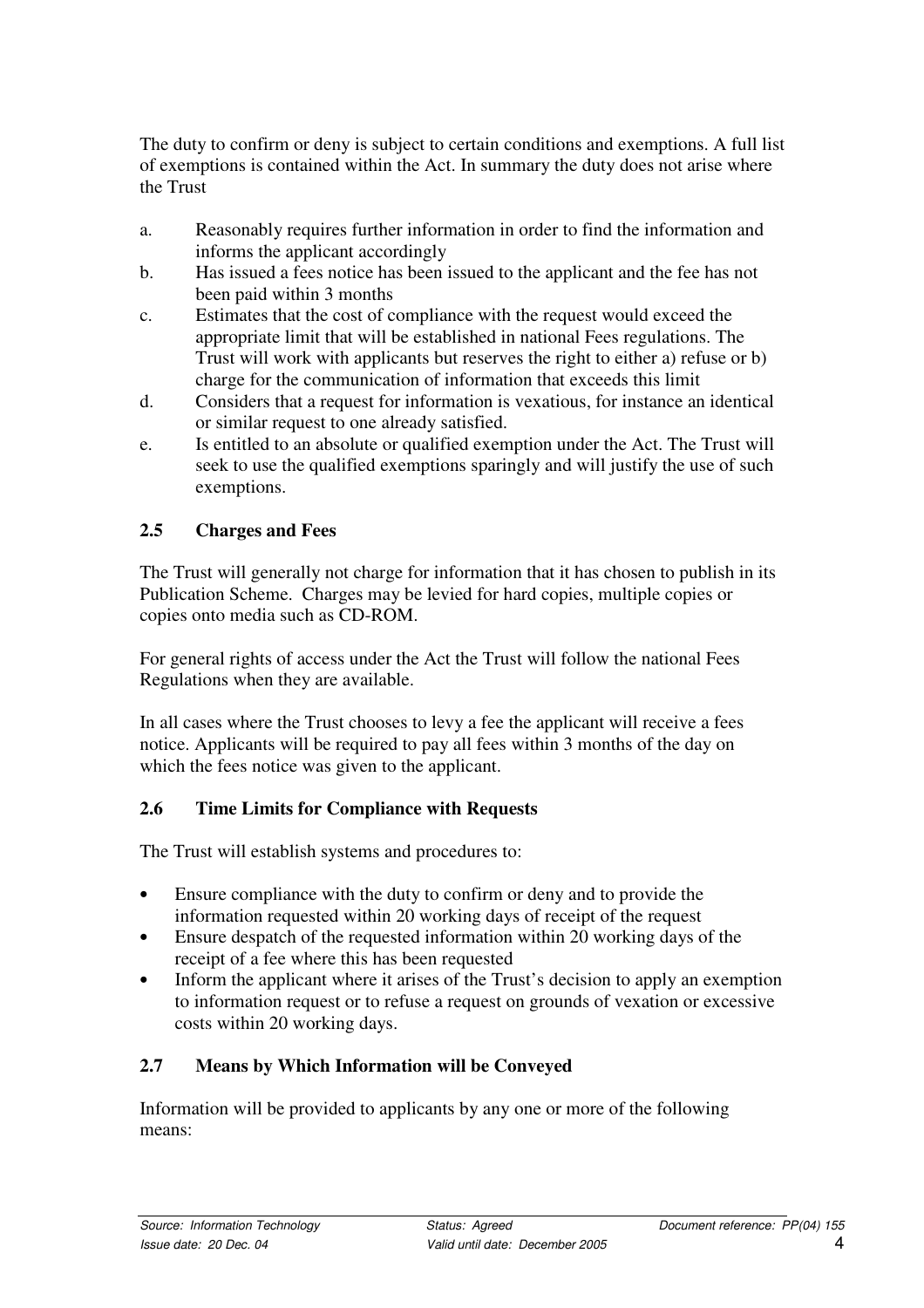- a. A copy of the information in permanent form or another form acceptable to the applicant
- b. Provision of a reasonable opportunity to inspect a record containing information
- c. Provision of a digest or summary of the information in permanent form or another form acceptable to the applicant.

The Trust will as far as reasonably practicable give effect to the applicant's preference but reserves the right to consider all the circumstances including the cost of doing so. The Trust will notify the applicant of its reasons for its determination.

The Trust will establish systems and procedures to monitor the provision of information arising from requests under the Act.

## **2.8 Duty to provide advice and assistance**

The Trust will ensure that systems and procedures are in place to meet the duty of a public authority to provide advice and assistance, so far as it would be reasonable to expect the Trust to do so, to persons who propose to make, or have made, requests for information. The Trust will confirm to the Code of Practice issued under Section 45 of the Act.

## **2.9 Transferring Requests for Information**

The Trust will only transfer an information request where it concerns a request for information it does not hold, but contains information which may be held by another public authority. If the Trust holds some of the information, transfer of the request will only cover those parts of the information it does not hold.

Upon receiving the request the Trust will process it in accordance with the Act in respect of the information it holds and advise the applicant in respect of the outstanding information. The Trust will follow the provisions of the Act in providing appropriate support to the applicant. For example if the Trust believes that another public authority holds the information it will consider what would be most helpful to the applicant in furthering their request eg providing contact details for the other authority.

All transfers of requests will take place as soon as is practicable and the applicant will be informed as soon as this has been done.

#### **2.10 Consultation with Third Parties**

The Trust recognises that in some cases disclosure of information may affect the legal rights of another party eg where it affects the common law duty of confidence or where it constitutes "personal data" within the meaning of the Data Protection Act 1998. Where a lawful disclosure cannot be made without the consent of a third party the Trust will seek the consent of the third party and/or undertake consultation where the views of the third party may assist in determining:

Whether there is an exemption or not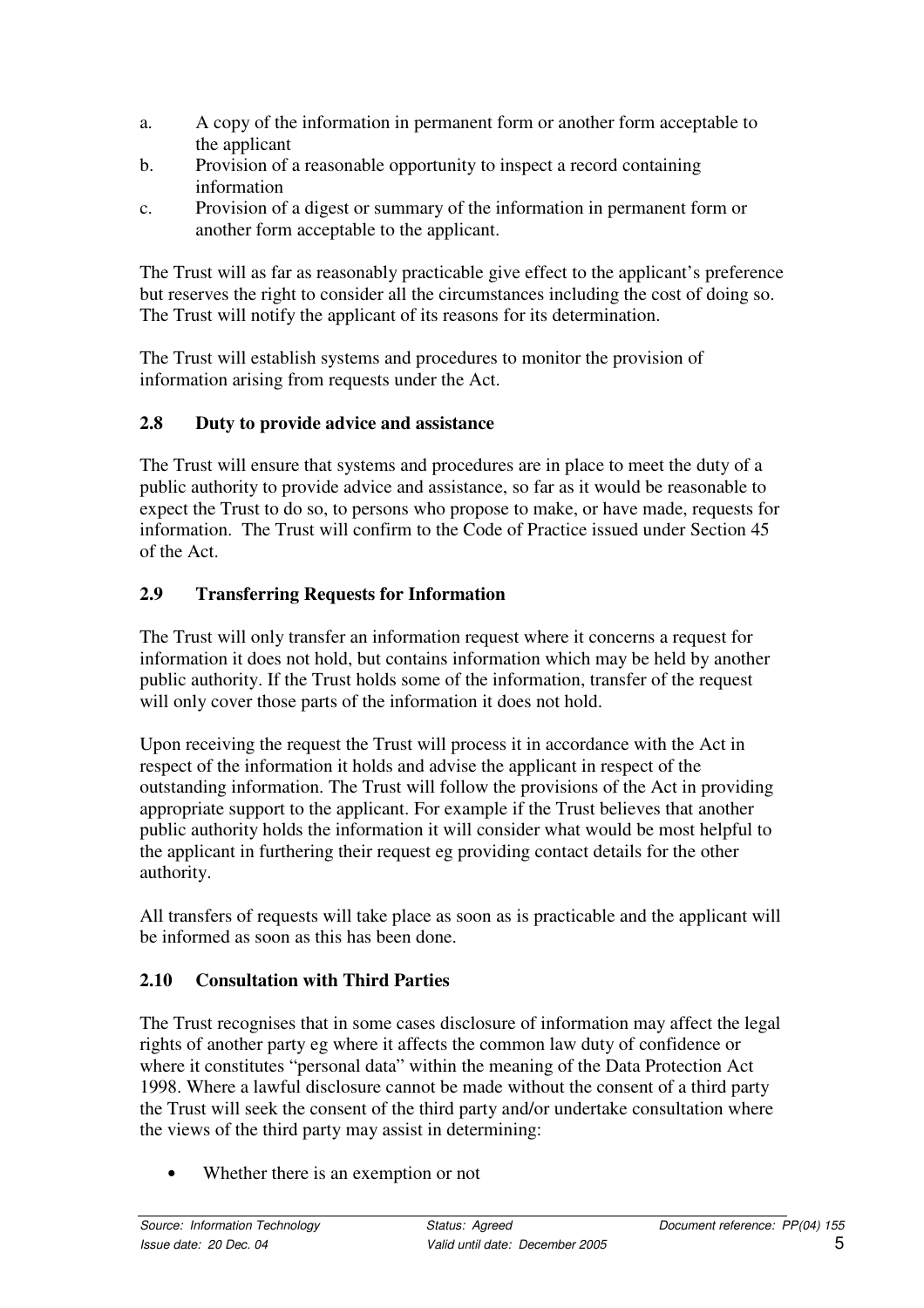• Where the public interest lies under Section 2 of the Act.

In accordance with the Act there may be some cases where consultation is not appropriate eg the cost of consulting is disproportionate, or exemption is being sought on other grounds.

Where consultation is appropriate and the third party has a representative organisation, the Trust will consider if consultation with the representative organisation is sufficient to meet the needs of the case or in some cases a representative sample of the third parties in question.

The Trust recognises that if the third party does not respond to consultation this does not relieve the Trust of its duty to disclose information under the Act within the specified time set out under the Act.

## **2.11 Public Sector Contracts**

When entering into contracts the Trust will refuse to include contractual terms, which purport to restrict the disclosure of information held by the Trust and will ensure that this provision is included in contract documentation. Unless an exemption provided for under the Act is applicable the Trust will be obliged to disclose information relating to a request regardless of the terms of any contract.

As recommended by the Lord Chancellor's Department the Trust will reject nondisclosure clauses. Where exceptionally it becomes necessary to include nondisclosure provisions within the contract, the Trust will investigate the option of agreeing with the contractor a schedule of the contract, which clearly identifies the information not to be disclosed.

It is for the Trust to disclose information pursuant to the Act, and not the contractor. The Trust will take steps to protect from disclosure by the contractor information which the Trust has provided to the contractor, which would clearly be exempt from disclosure, by appropriate contractual terms.

## **2.12 Accepting Information in Confidence from Third Parties**

The Trust will only accept information from third parties in confidence if it is necessary to obtain the information in connection with the exercise of the Trust's functions and it would not otherwise be provided. Acceptance of any confidentiality provisions will be for a good reason, capable of being justified to the Information Commissioner.

## **2.13 Complaints about Discharge of Duties under the Act**

The Trust will implement a procedure for dealing with complaints about the discharge of the duties of the Trust under the Act. The procedure will refer applicants to section 50 of the Act to apply to the Commissioner if they remain dissatisfied with the conduct of the Trust following attempts at local resolution of their complaint.

## **2.14 Records Management**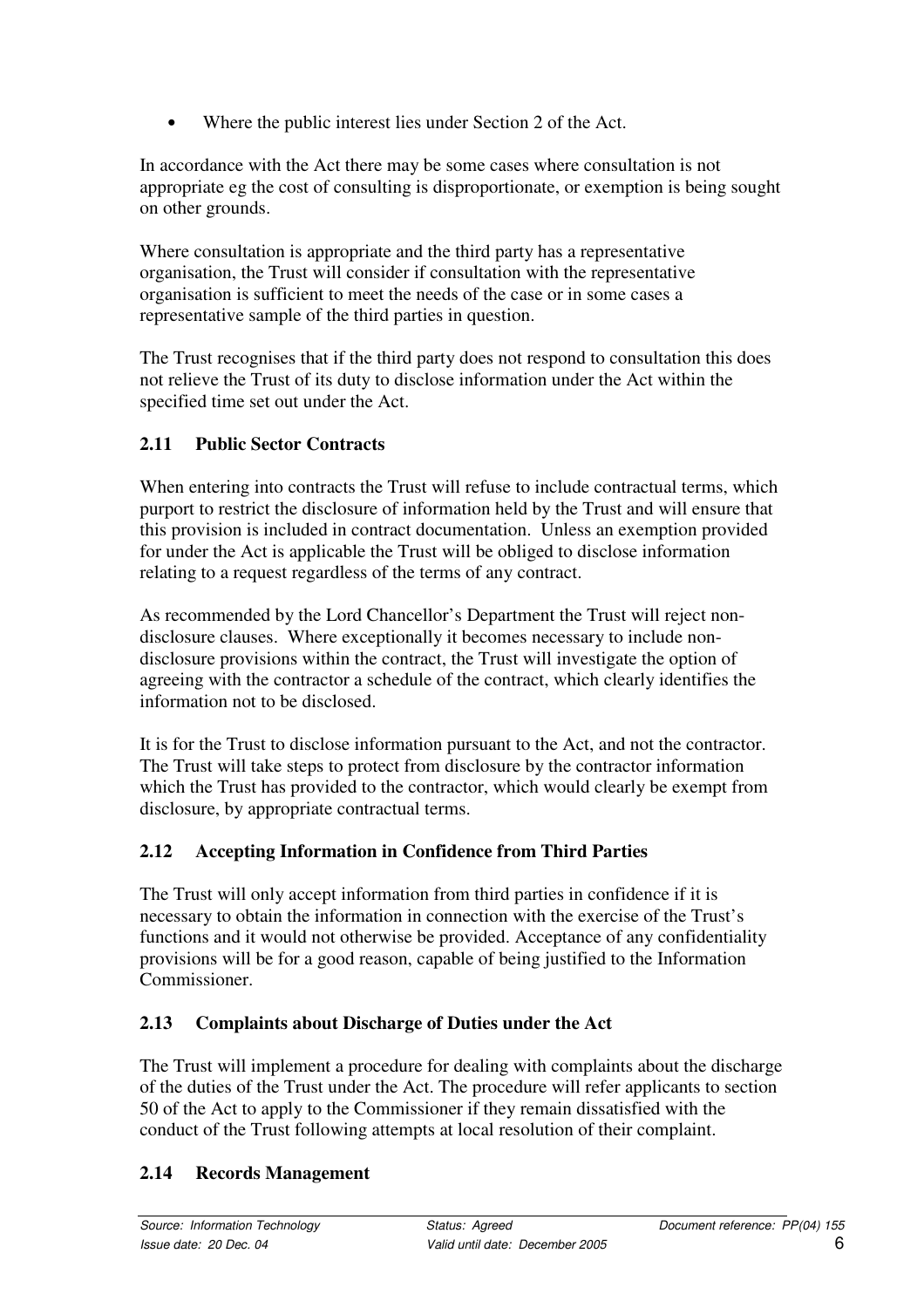The Trust has a separate policy for Records Management and will update it in accordance with the Freedom of Information Act.

The Trust intends to make as many as possible of the Publication Scheme documents available electronically on the Trust web site.

Under the Records Management Strategy the Trust will seek to make record keeping as efficient as possible and to utilise modern methods of storage and retrieval for paper and electronic records and documents.

The Records Management Policy and associated procedures addresses issues regarding creation, storage, retrieval, maintenance and disposal of records.

## **3. IMPLEMENTATION**

All staff and non-executive Directors will adhere to this policy.

Managers at all levels will be responsible for ensuring that their staff are aware of and adhere to this policy and any future updates.

The Trust will set up a single point of contact (the FoI lead) to receive all requests for information. This function will routinely inform the Trust Communications function and Directorates affected by individual requests of the arrival of a request and ask for appropriate action.

An Operational Manual will support timely treatment of a request from initial receipt to closure.

Public information eg policies will be kept up-to-date with internal information.

#### **4. STAFF TRAINING AND SUPPORT**

The Information Governance Officer will work Trust-wide with all staff groups to carry out training, awareness, compliance and reporting. Staff will be made aware of key actions and timescales.

Support will be provided for individual Freedom of Information queries for the point of contact function and staff as a whole.

The Information Governance Officer will also ensure that the Trust has up-to-date knowledge of the Act and the Code of Practice.

The Trust will support standardisation of Trust documents eg minutes and will support this by training. The Trust will focus on corporate committees and groups in the first instance.

## **5. MONITORING**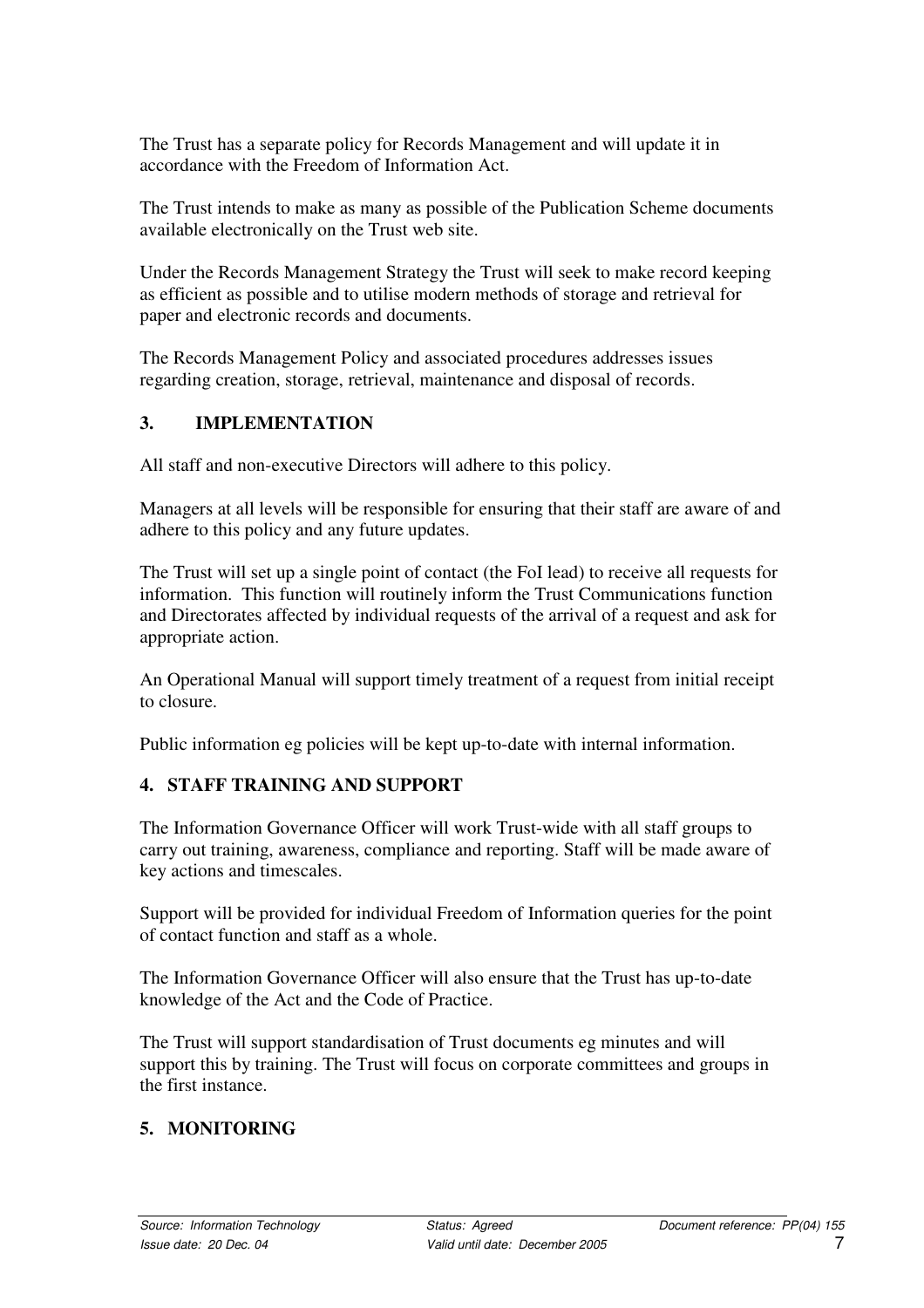The Trust will employ a range of methods for monitoring compliance, which will include use of a tracking database to monitor treatment and timeliness of request fulfilment.

The Trust will assess its compliance of Freedom of Information using the Information Governance Toolkit and report appropriately to the NHS Executive.

#### **6. REPORTING**

The Information Governance Steering Group will receive reports on operation of the Policy, types of information requests and any problems.

Freedom of Information will from part of the quarterly report on Information Governance to the he Organisational Risk Committee and the annual report to the NHS Information Authority which contributes to the Trust's star rating.

| <b>Author:</b>                    | Director of IT                                                |  |
|-----------------------------------|---------------------------------------------------------------|--|
| <b>Other Contributors:</b>        | <b>Communications Manager</b>                                 |  |
|                                   | <b>Governance Manager</b>                                     |  |
|                                   | <b>Information Governance Officer</b>                         |  |
| <b>Approval and Endorsements:</b> | <b>Trust Management Team and Trust Board</b>                  |  |
| <b>Issue No:</b>                  | 0.1                                                           |  |
| <b>File Name:</b>                 | S:\Records Management\Policies\FoI Policy & Manual Dec 04.doc |  |
| <b>Supersedes:</b>                | New document                                                  |  |
| <b>Additional Information:</b>    |                                                               |  |